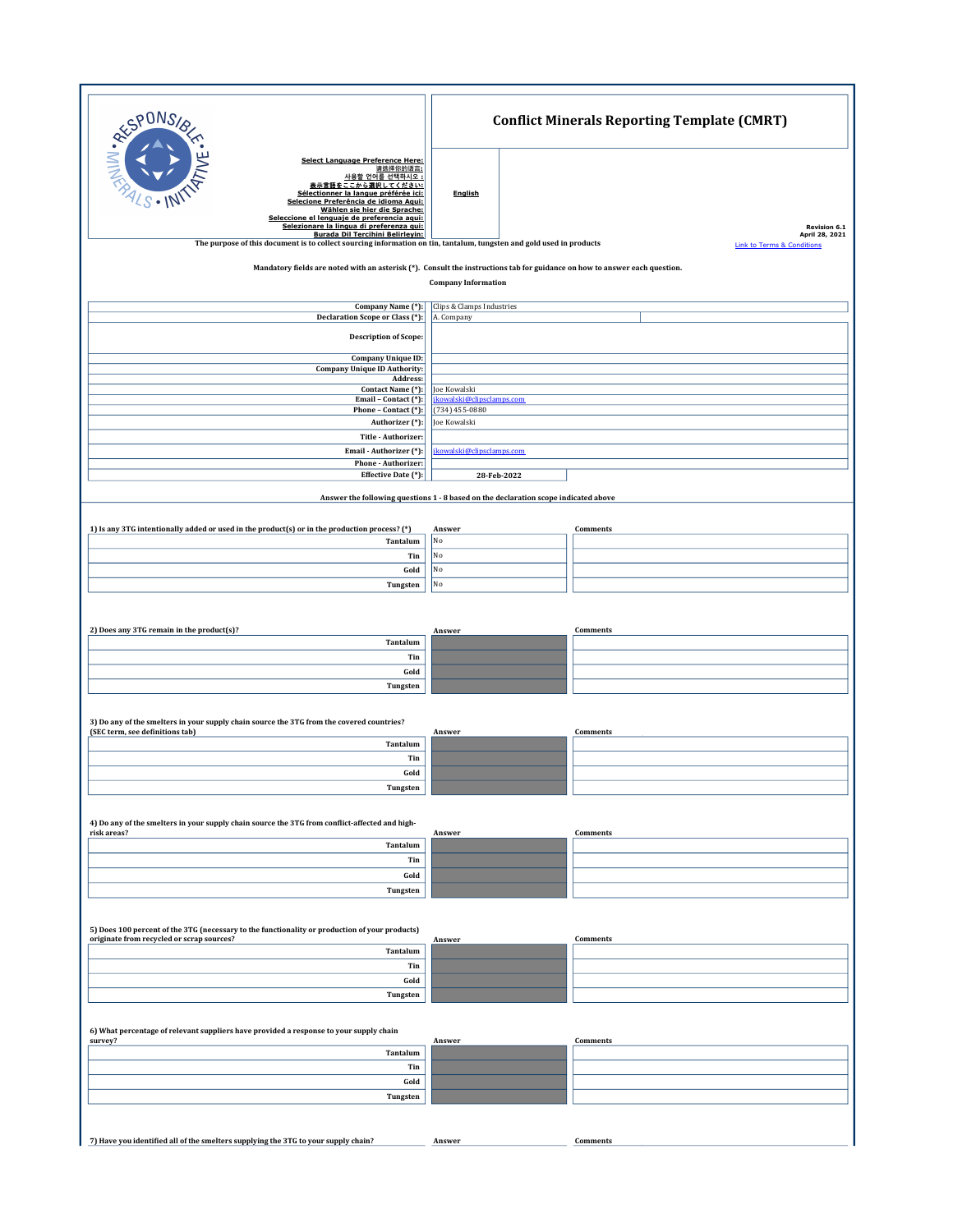|                                                                                                                                                                                                                                                                                                                                                                                                                                                                                             | <b>Conflict Minerals Reporting Template (CMRT)</b> |  |                                                                                |  |  |
|---------------------------------------------------------------------------------------------------------------------------------------------------------------------------------------------------------------------------------------------------------------------------------------------------------------------------------------------------------------------------------------------------------------------------------------------------------------------------------------------|----------------------------------------------------|--|--------------------------------------------------------------------------------|--|--|
| <b>MINES</b><br><b>Select Language Preference Here:</b><br>请选择你的语言:<br>사용할 언어를 선택하시오 :<br>表示言語をここから選択してください:<br>Sélectionner la langue préférée ici:<br>Selecione Preferência de idioma Agui:<br>Wählen sie hier die Sprache:<br>Seleccione el lenguaie de preferencia agui:<br>Selezionare la lingua di preferenza qui:<br><b>Burada Dil Tercihini Belirlevin:</b><br>The purpose of this document is to collect sourcing information on tin, tantalum, tungsten and gold used in products | <b>English</b>                                     |  | <b>Revision 6.1</b><br>April 28, 2021<br><b>Link to Terms &amp; Conditions</b> |  |  |
| Mandatory fields are noted with an asterisk (*). Consult the instructions tab for guidance on how to answer each question.                                                                                                                                                                                                                                                                                                                                                                  |                                                    |  |                                                                                |  |  |
| Tantalum                                                                                                                                                                                                                                                                                                                                                                                                                                                                                    |                                                    |  |                                                                                |  |  |
| Tin                                                                                                                                                                                                                                                                                                                                                                                                                                                                                         |                                                    |  |                                                                                |  |  |
| Gold                                                                                                                                                                                                                                                                                                                                                                                                                                                                                        |                                                    |  |                                                                                |  |  |
| Tungsten                                                                                                                                                                                                                                                                                                                                                                                                                                                                                    |                                                    |  |                                                                                |  |  |